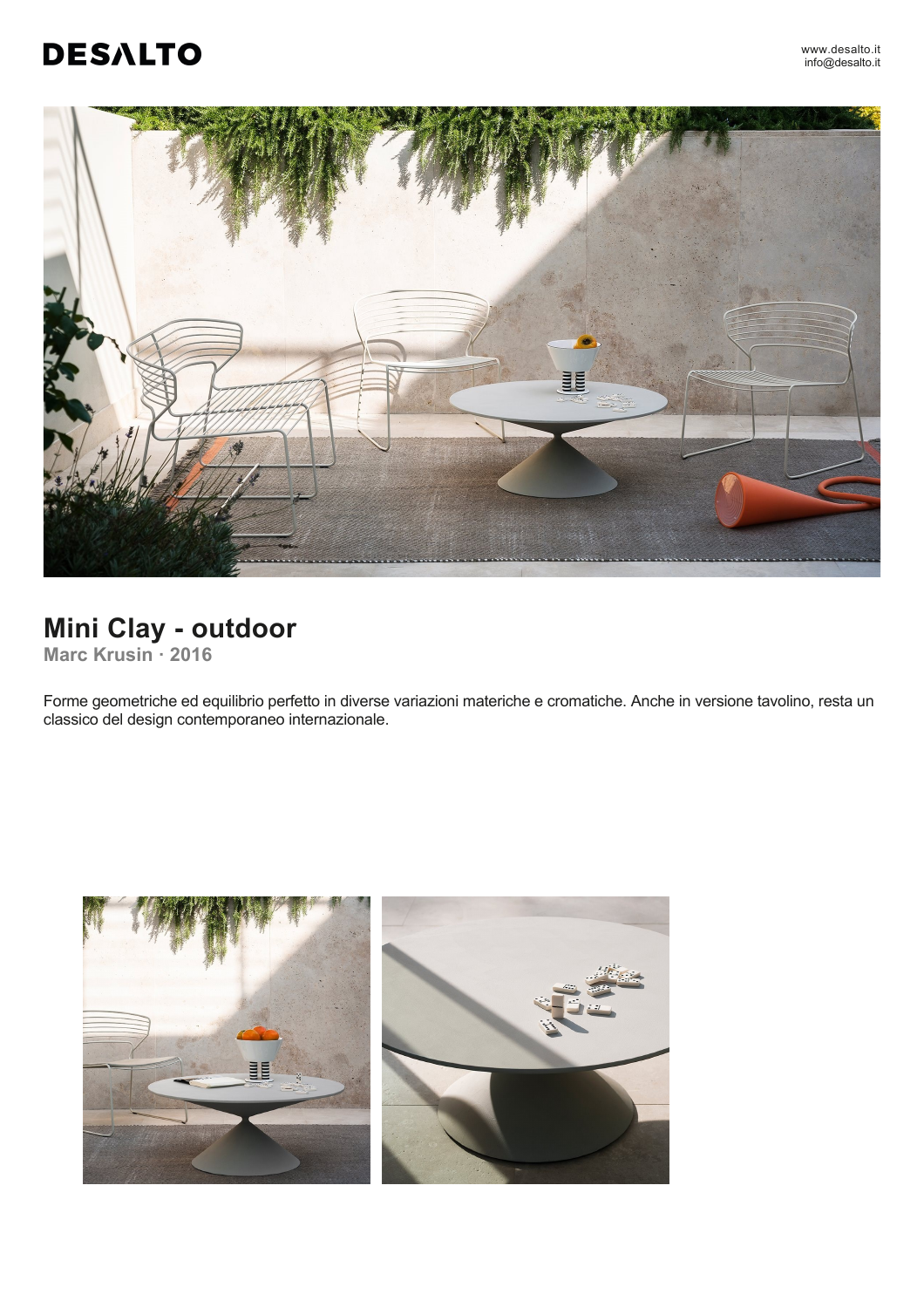#### **Available models**

Coffee table with rigid polyurethane base made in lacquered or textured finishes by hand. Top in ceramic, or glass covered in hand-brushed material finishes.

Soft outdoor: The version in the "Stone" finish is not suitable for direct exposure to atmospheric agents.





Mini Clay

height 35 cm

dimension Ø 90 cm Ø 110 cm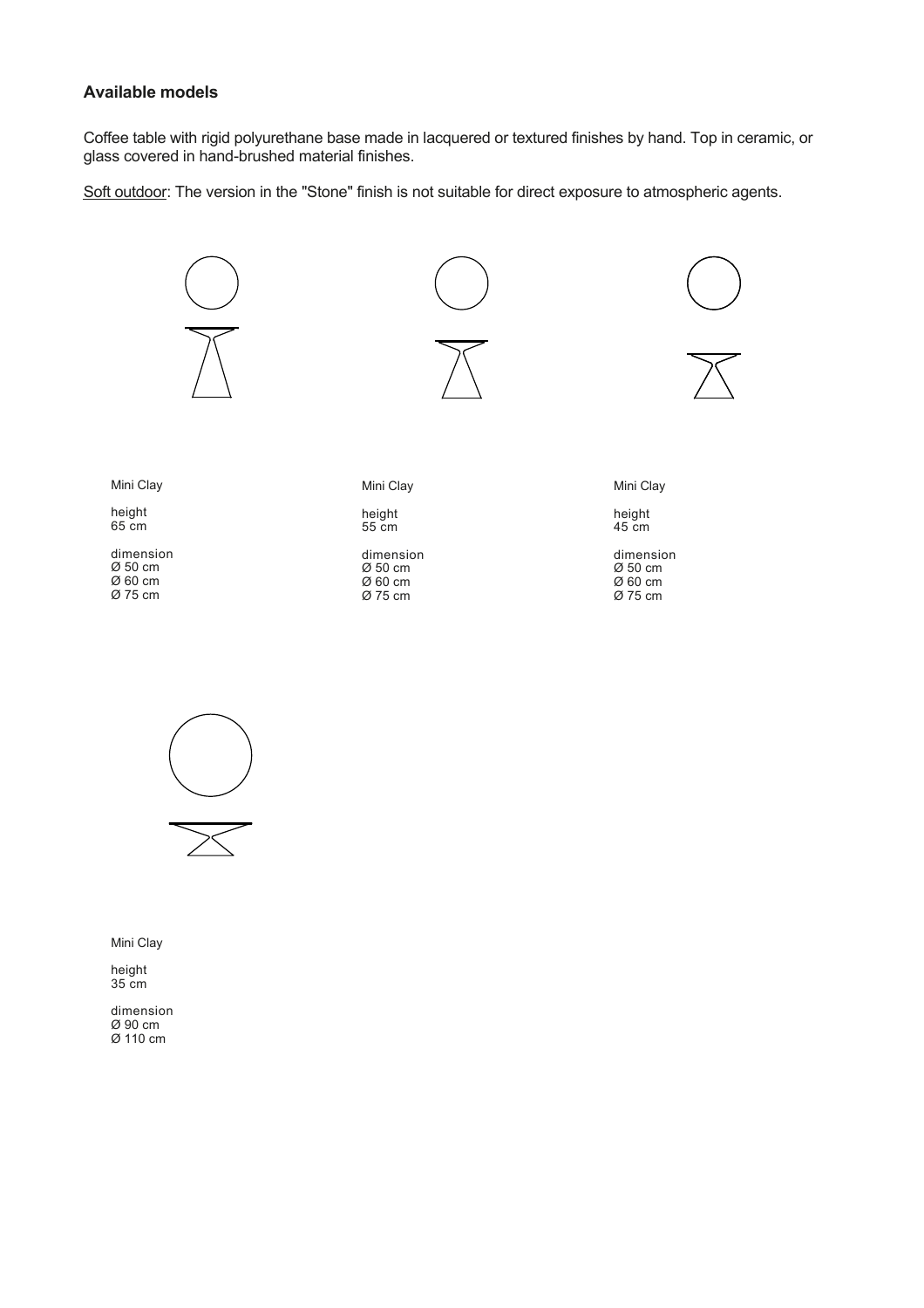### **Finishing**

#### **Top**

**Handcraft finishes**





D94 INDUSTRIAL WHITE

**Base**